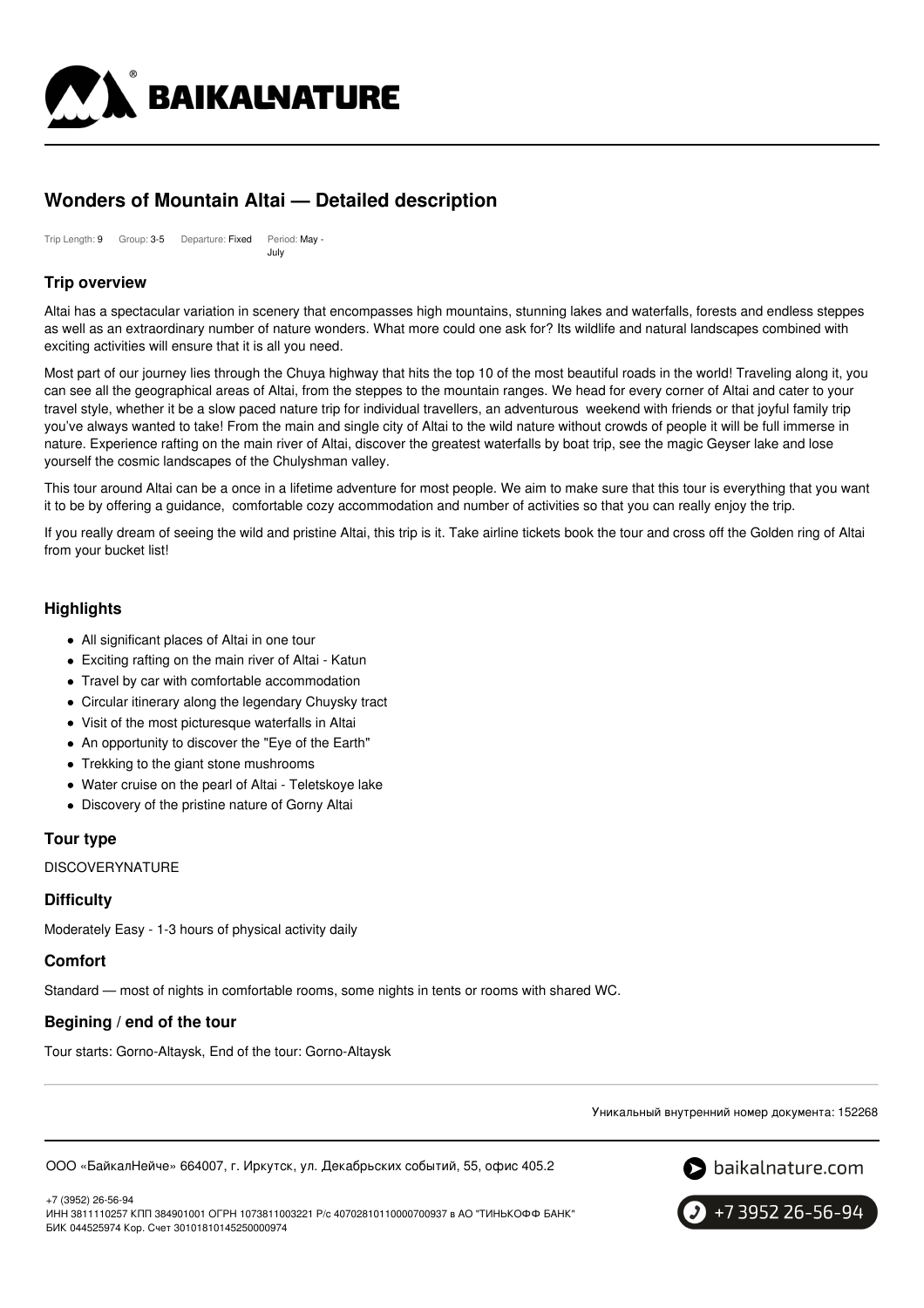

### **Program**

### **Day 1 — The Queen of Altai Rivers - Katun**

- 10:00 Arrival in Gorno-Altaysk
- 10:20 Departure to the village Chemal
- 11:30 Excursion to the maral breeding farm
- 13:00 Lunch in the local cafe (Not included)
- 14:00 Accommodation in the hotel
- 15:00 Patmos Island and Chemal hydroelectric power station
- 19:00 Dinner (Not included)

Overnight in the hotel

Hotels: Accommodation at the hotel "Chemalskoe Podvorie", Standard twin Comfort: Comfortable accommodation, WC and bath / shower in room

### **Day 2 — Along the beautiful highway of Siberia**

- 09:00 Breakfast
- 10:00 Rafting on the Katun river
- 12:00 Lunch (Not included)
- 13:00 World-famous Chuisky highway
- 15:00 Chike-Taman Pass
- 16:00 Accommodation at the tourist base
- 19:00 Dinner at the tourist base
- 20:00 Russian banya Overnight at the tourist base Hotels: Accommodation at the resort "Eco-bochka", Twin room Comfort: Comfortable accommodation, WC and bath / shower in room

#### **Day 3 — Wonders of Altai**

- 09:00 Breakfast
- 11:00 Petroglyphs Kalbak-Tash and Shirlak waterfall
- 13:00 Lunch in the local cafe (Not included)
- 15:00 Discovery of Geyser Lake
- 19:00 Dinner in the guest house
	- Overnight in the guest house

Hotels: Accommodation in the guest house "Rasul", Twin room Comfort: Comfortable accommodation, WC and bath / shower in room

#### **Day 4 — Road to Chulyshman valley**

- 09:00 Breakfast
- 11:00 Pass Katu-Yaryk and Ulagansky
- 13:00 Lunch

+7 (3952) 26-56-94

- 14:00 Discovery of Chulyshman valley and trekking to the waterfall Kurkure
- 18:00 Dinner at the tourist base
- 20:00 Russian sauna
	- Overnight at the tourist base
		- Hotels: Camping "Stone Mushrooms", Wooden house for 2 people

Уникальный внутренний номер документа: 152268

ООО «БайкалНейче» 664007, г. Иркутск, ул. Декабрьских событий, 55, офис 405.2





ИНН 3811110257 КПП 384901001 ОГРН 1073811003221 Р/с 40702810110000700937 в АО "ТИНЬКОФФ БАНК" БИК 044525974 Кор. Счет 30101810145250000974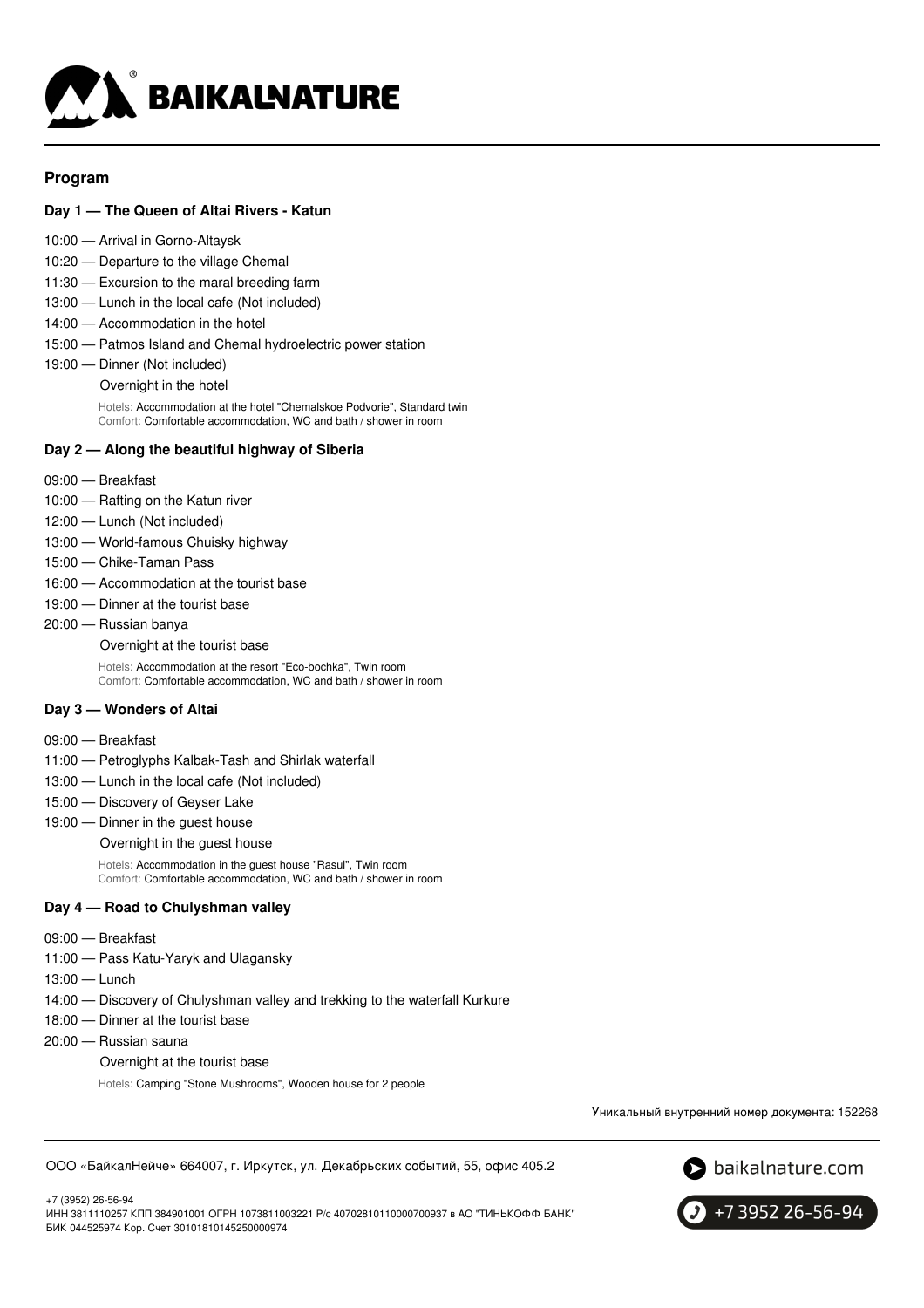

Comfort: Simple comfort accommodation, toilet and shower outdoors

#### **Day 5 — The most beautiful waterfall**

- 09:00 Breakfast
- 11:00 Trekking to the waterfall Uchar
- 13:00 Lunch picnic
- 15:00 Return to the base
- 19:00 Dinner at the tourist base
- 20:00 Russian sauna

Overnight at the tourist base

Hotels: Camping "Stone Mushrooms", Wooden house for 2 people Comfort: Simple comfort accommodation, toilet and shower outdoors

#### **Day 6 — Giant Mushrooms**

- 09:00 Breakfast at the tourist base
- 10:00 Trekking to Stone Mushrooms
- 13:00 Lunch at the tourist base
- 14:00 Departure to Teletskoye lake
- 15:00 Accommodation at the tourist base and rest
- 19:00 Dinner

Accommodation at the tourist base

Hotels: Accommodation at the tourist base "Kyrsay", Twin room Comfort: Simple comfort accommodation, dry closet indoors, banya

#### **Day 7 — The pearl of Altai - Teletskoye Lake**

- 09:00 Breakfast
- 10:00 Crossing Lake Teletskoye by ferry
- 13:00 Lunch (lunch boxes)
- 14:00 Continuation of Navigation
- 19:00 Dinner in the restaurant (Not included)

Overnight in the hotel

Hotels: Accommodation at the tourist base "Gornoye Ozero", Twin room Comfort: Comfortable accommodation, WC and bath / shower in room

#### **Day 8 — Waterfall Korbu**

- 09:00 Breakfast (Not included)
- 11:00 Group excursion to the waterfall
- 13:00 Lunch (Not included)
- 15:00 Departure to Gorno-Altaysk
- 18:00 Accommodation in the hotel
- 19:00 Dinner in the hotel (Not included) Overnight in the hotel

Hotels: Accommodation in the hotel Igman, Twin standard Comfort: Comfortable accommodation, WC and bath / shower in room

#### **Day 9 — The end of the tour**

08:00 — Breakfast

Уникальный внутренний номер документа: 152268

ООО «БайкалНейче» 664007, г. Иркутск, ул. Декабрьских событий, 55, офис 405.2





+7 3952 26-56-94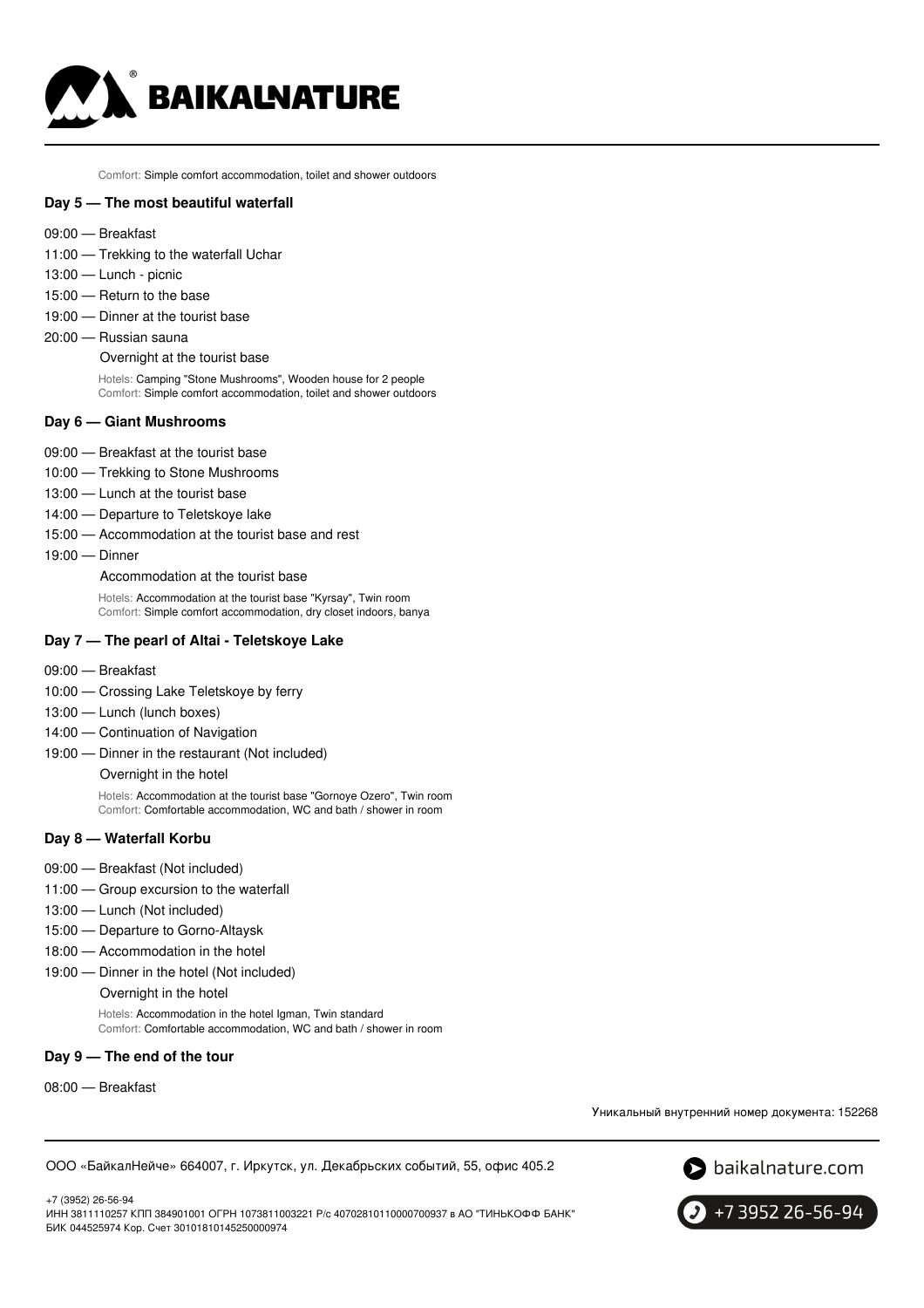

#### 09:00 — Transfer to the airport

### **Departures**

| <b>Start</b> | End        | Basic price per person |
|--------------|------------|------------------------|
| 01.05.2022   | 09.05.2022 | 121100.00 RUB          |
| 09.07.2022   | 17.07.2022 | 121100.00 RUB          |

#### **Note**

The price given is for a group of 4 people (for one car). If there are less than 4 persons in the car, the price of the tour will be recalculated. \*If the group of 5 people, the price will be 99 300 RUB. Meals not included: breakfasts for day 1, 8; lunches for the days: 1-3б 8 ; dinners for the days: 1-2, 7-8.

**Price does not include**

• Airline tickets

• Personal expenses and tips Visa fees and travel insurance

### **What's included**

**Price includes**

- English-speaking guide
- Accommodation as per itinerary
- Transport as per itinerary
- Excursions and visits as per itinerary
- Meals according to the program

### **Checklist & Equipment**

We recommend you to pack all your stuff in two bags: a small backpack and a large travelling bag.

SMALL BACKPACK: will be useful for carrying your personal belongings during the day (camera, film, personal medication, bottled water, etc.) You will also use it as hand luggage during air travel for all your heavy (to lighten the travel bag in the luggage compartment), fragile (camera, etc.) and necessary (toilet bag, etc.) things.

BIG TRAVEL BAG or BIG BACKPACK: must contain the rest of your stuff. It will be in the luggage compartment during the flight. It will be transported by vehicles.

### **Recommended checklist**

Sunglasses Raincoat or wind and waterproof shell jacket (with hood !) POLARTEC or similar pullover Windproof waterproof pants and jacket (GORE-TEX, EVENT, SIMPA-TEX) Trekking socks Trekking pants Long sleeve shirts or sweatshirts T-shirts **Socks** Comfortable walking shoes (like Vibram or similar) Sunscreen for skin and lips Sunglasses with filter Flip-flops for banya Fleece jacket or warm sweater Comfortable pants

Уникальный внутренний номер документа: 152268

#### ООО «БайкалНейче» 664007, г. Иркутск, ул. Декабрьских событий, 55, офис 405.2



+7 (3952) 26-56-94 ИНН 3811110257 КПП 384901001 ОГРН 1073811003221 Р/с 40702810110000700937 в АО "ТИНЬКОФФ БАНК" БИК 044525974 Кор. Счет 30101810145250000974

+7 3952 26-56-94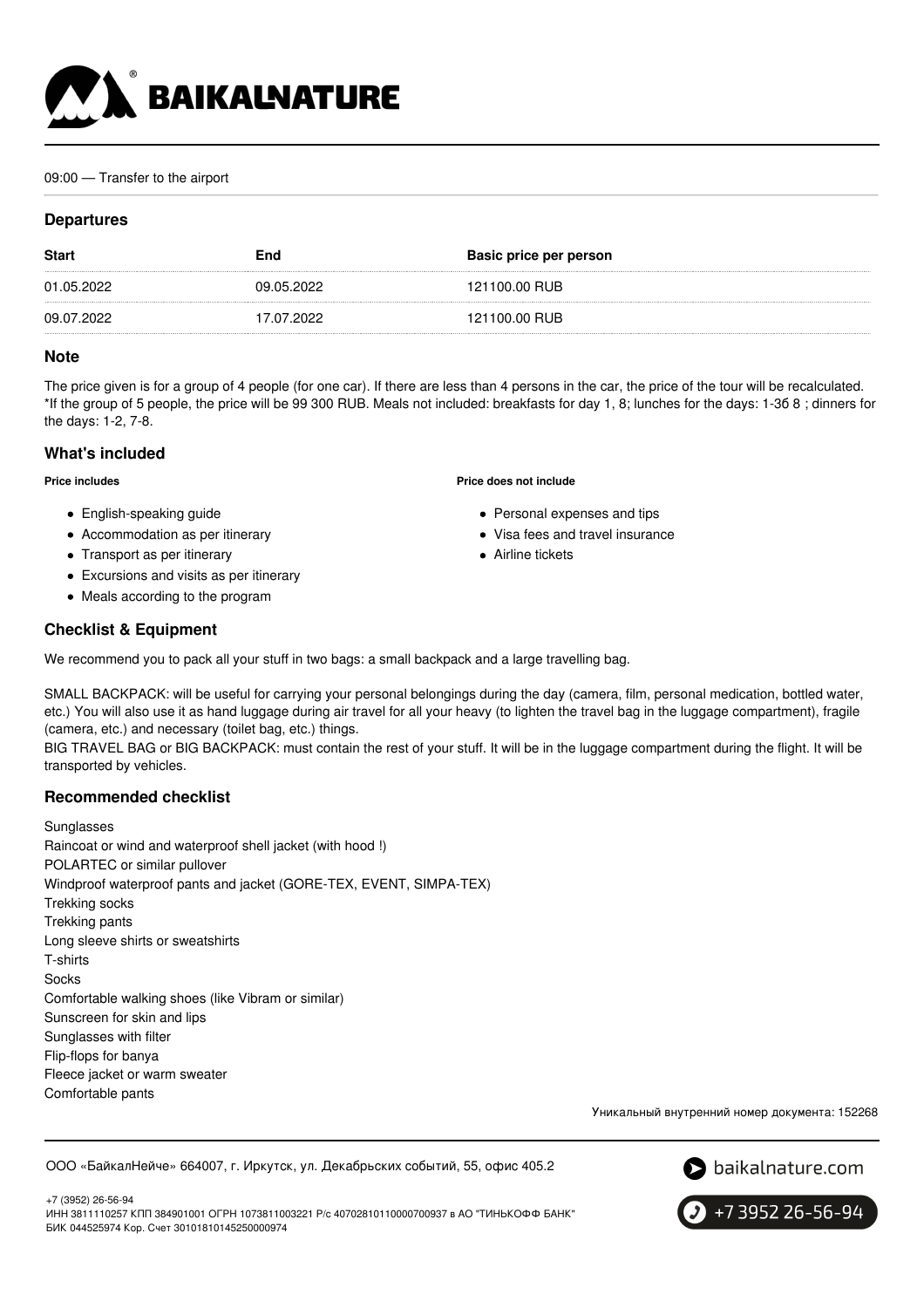

Towel

**Swimsuit** 

Important travel documents: Passport and visa, original or electronic airplane tickets (with a sets of photocopies kept separately), bank card Wipes

Antibacterial hand gel

Charger and spare battery for camera/phone Photo / video camera

# **Meals**

In the canteen at the inns, fresh local products.

If you are a vegetarian or have any particular preferences, please let us know, so we could adapt the menu.

# **Laundry**

Some hotels and inns offer laundry services for a variable sum of money. It is sometimes possible to use laundry services at homestay (when there is running water) for a fee.

# **Visa**

You need a tourist visa to travel to Russia. It can be issued for a maximum period of 30 days. Your passport has to be valid for at least six months after the expiry date of your visa and to have at least two blank pages.

BaikalNature offers visa support and has created "BaikalNature letter of invitation" package. If you buy a BaikalNature tour, this package is absolutely free; when you buy any other BaikalNature service, you will have to pay for this package. For more information please conact your nearest Russian Embassy or Visa Application Center.

### **Money**

The Russian currency is ruble. In all cities and many large villages of Russia, you can easily withdraw rubles, using a Visa or MasterCard, from ATMs, located in banks, department stores or hotel lobbies, some of them are open 24 hours a day. If you have euros or dollars with you, exchange offices will allow you to change them easily in the cities, seldom in the countryside. However, it can be difficult to exchange traveler's checks, even in cities.

# **Tipping**

All persons who compose the BaikalNature travel team (guides, drivers, cooks, etc.) are paid a decent wage for their services and do not expect any tips from you. So you have no obligation to leave anything. If you really want to express your satisfaction by leaving a gratuity, and if it is in foreign currency, be aware that torn or glued coins and banknotes cannot be exchanged. Anyway, thank you for your tips, left at your discretion in envelopes.

# **Health**

You need to get a health examination before a great trip. Consult your doctor. Get a dental checkup. If you have health problems that could worsen during the trip, make sure you have taken all your medications with you.

Provide a first aid kit that includes among other items:

- aspirin or paracetamol,
- anti-diarrheal pills,
- antiseptic,
- adhesive plaster.
- sterile pads.

If you have individual diseases, make sure you have taken your medications.

# **Medical Form**

Уникальный внутренний номер документа: 152268

ООО «БайкалНейче» 664007, г. Иркутск, ул. Декабрьских событий, 55, офис 405.2



+7 (3952) 26-56-94 ИНН 3811110257 КПП 384901001 ОГРН 1073811003221 Р/с 40702810110000700937 в АО "ТИНЬКОФФ БАНК" БИК 044525974 Кор. Счет 30101810145250000974